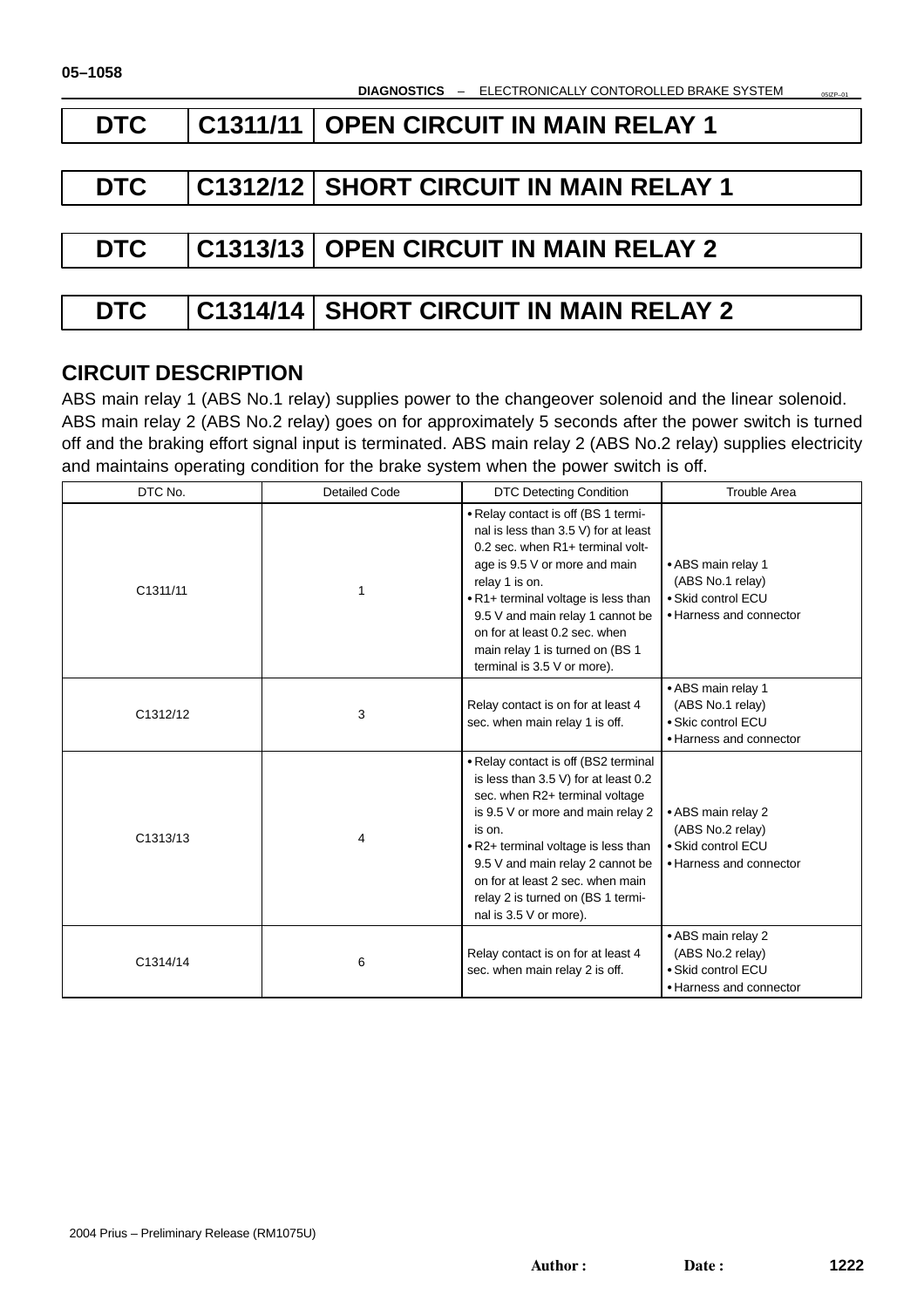## **WIRING DIAGRAM**

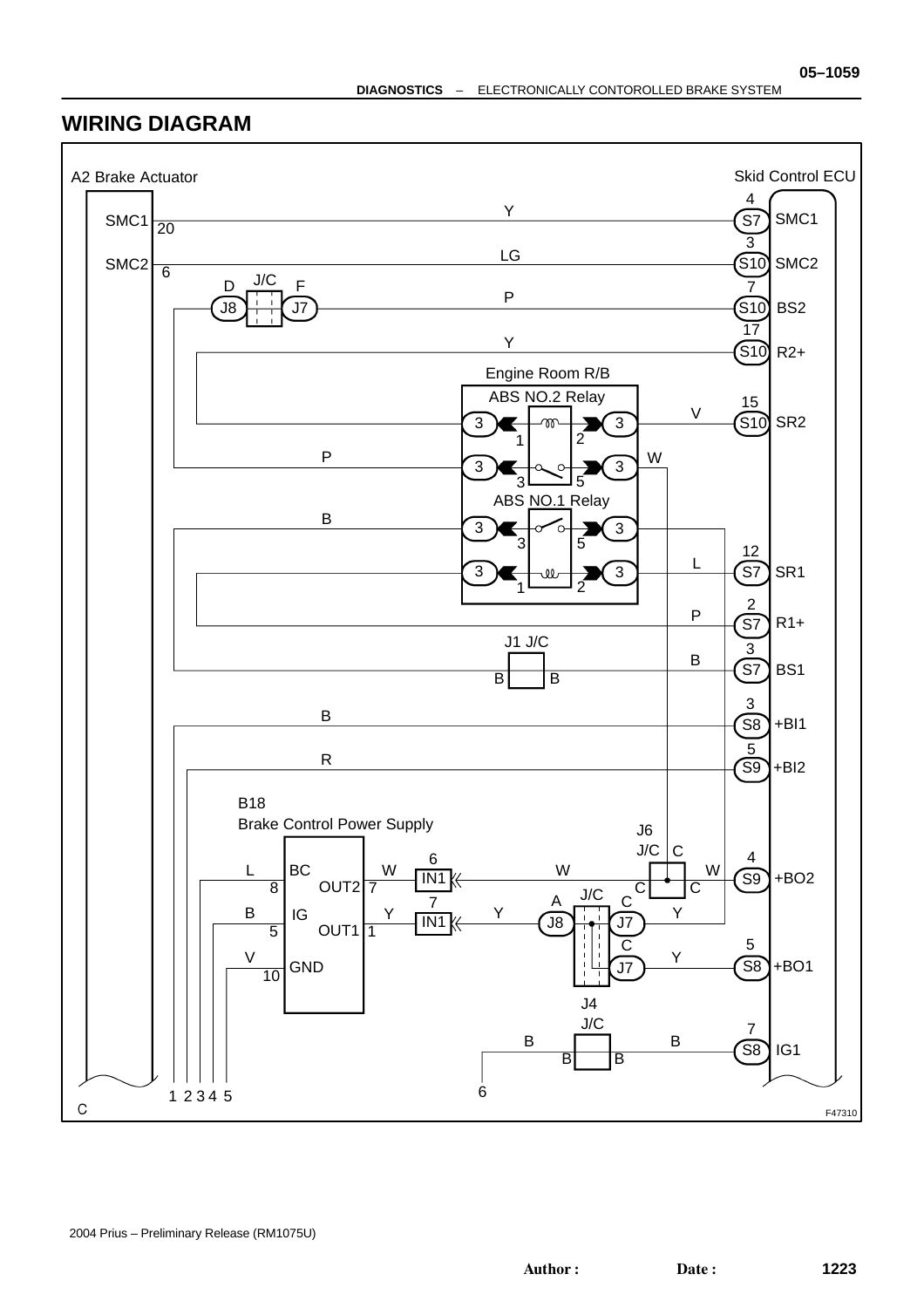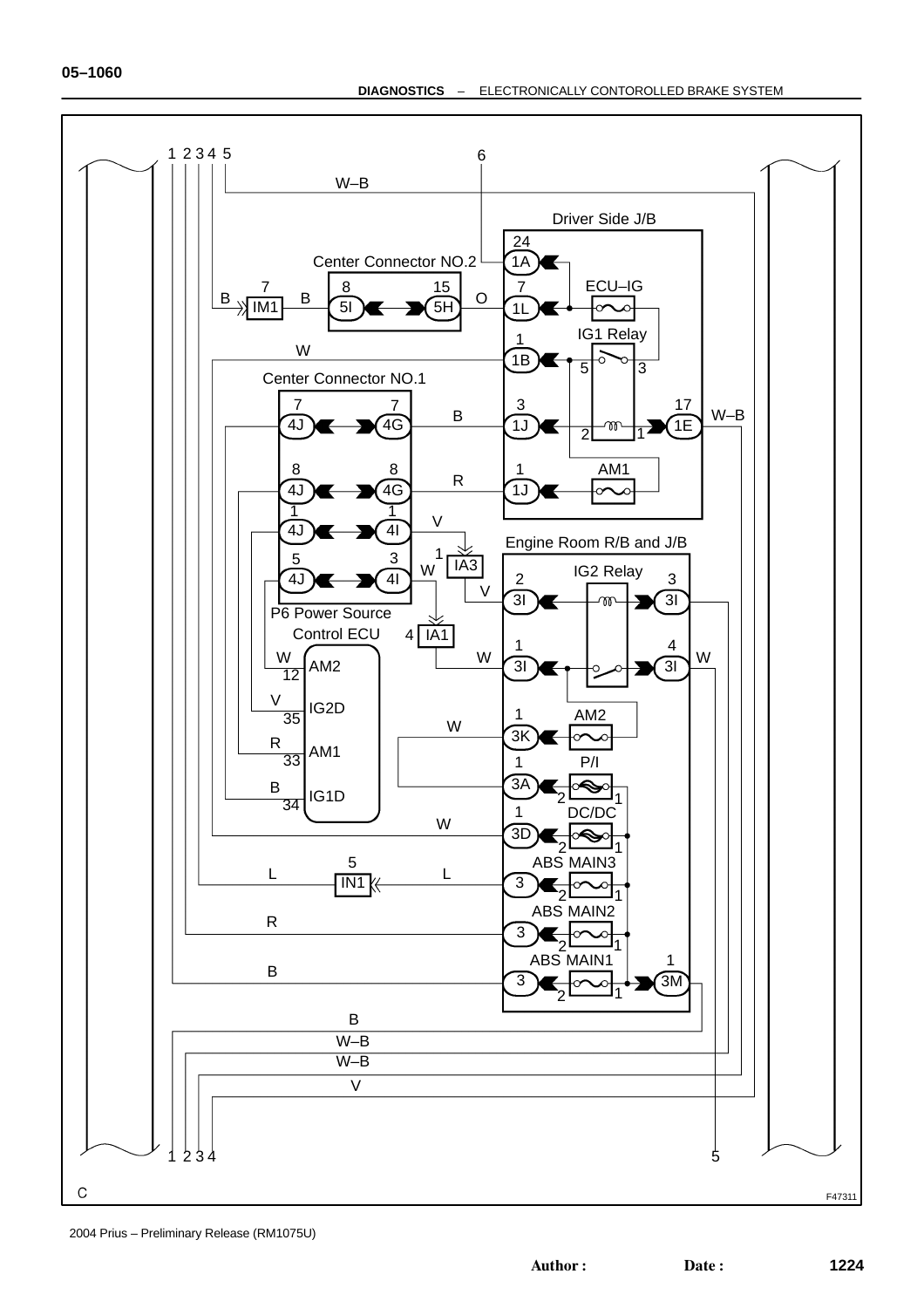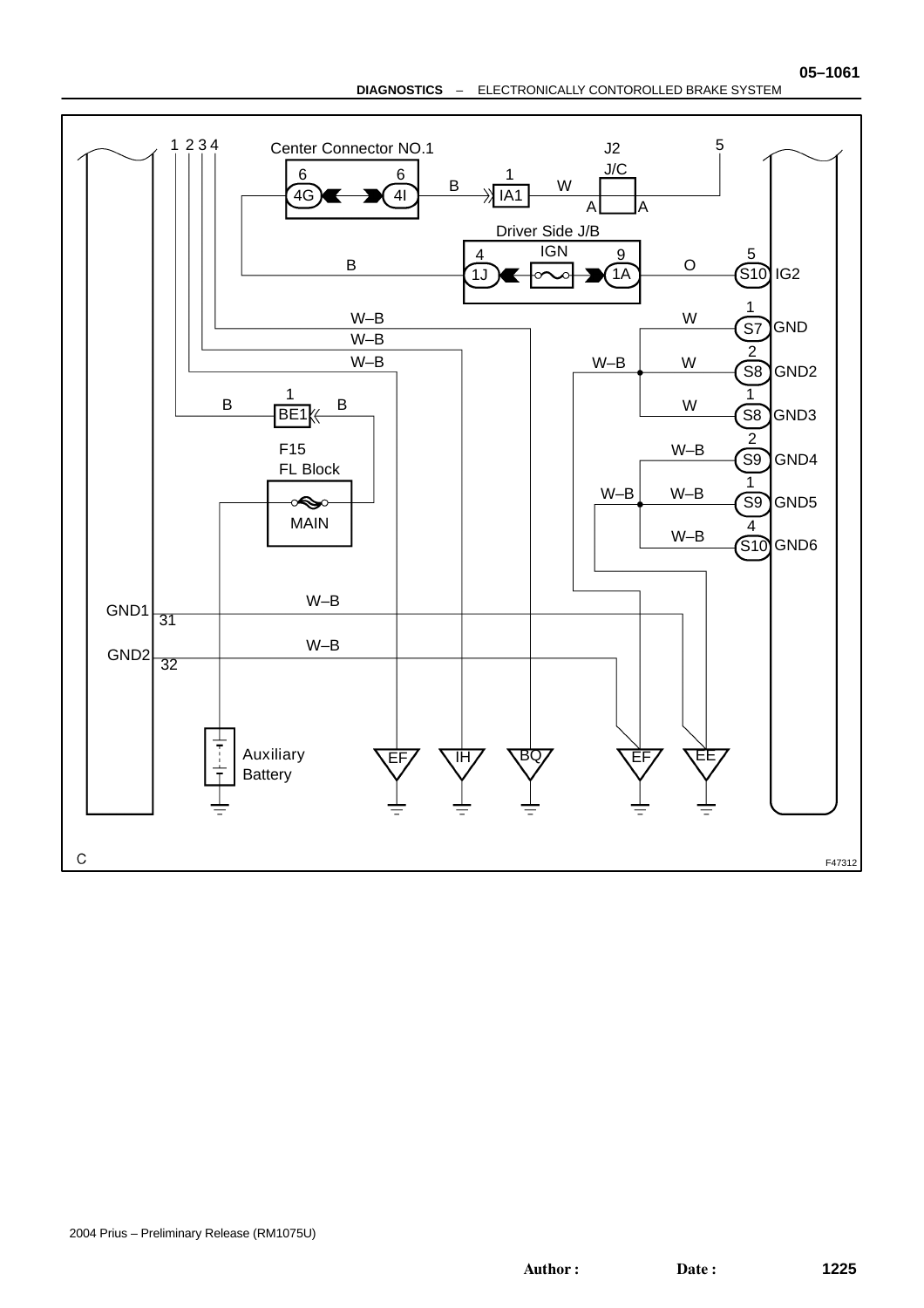# **INSPECTION PROCEDURE**

## **1 PERFORM ACTIVE TEST BY HAND–HELD TESTER(ABS NO.1 RELAY, ABS NO.2 RELAY OPERATION)**

- (a) Connect the hand–held tester to the DLC3.
- (b) Turn the power switch ON (READY).
- (c) Select the ACTIVE TEST mode on the hand–held tester.
- (d) Check the operation sound of the ABS No.1, ABS No.2 relay.

| Item         | Vehicle Condition / Test Details | <b>Diagnostic Note</b>                                    |
|--------------|----------------------------------|-----------------------------------------------------------|
| MAIN RELAY 2 | Turns MAIN RELAY 1 ON / OFF      | Operation of solenoid<br>(clicking sound) can be<br>heard |
| MAIN RELAY 1 | Turns MAIN RELAY 2 ON / OFF      | Operation of solenoid<br>(clicking sound) can be<br>heard |

**OK:**

#### **Operation sound of ABS No.1 relay and ABS No.2 relay should be heard.**

 $N$ **G**  $\geq$  **Go to step 3** 

**OK**

## **2 INSPECT SKID CONTROL ECU TERMINAL VOLT[AG](#page-5-0)E(BS1, BS2 TERMINAL)**



(a) Measure the voltage according to the value(s) in the table below.

HINT:

Measure the voltage from behind the connector with the connector connected to the skid control ECU.

#### **Standard:**

| <b>Tester Connection</b>    | <b>Specified Condition</b> |
|-----------------------------|----------------------------|
| $S7-3$ (BS1) – Body ground  | 10 to 14 V                 |
| $S10-7$ (BS2) – Body ground | 10 to 14 V                 |



**OK**

## **REPLACE SKID CONTROL ECU ASSY (SEE PAGE 32–68)**

## **NOTICE:**

**When replacing the skid control ECU assy, perform initialization of linear solenoid valve and calibration (see page 05–958).**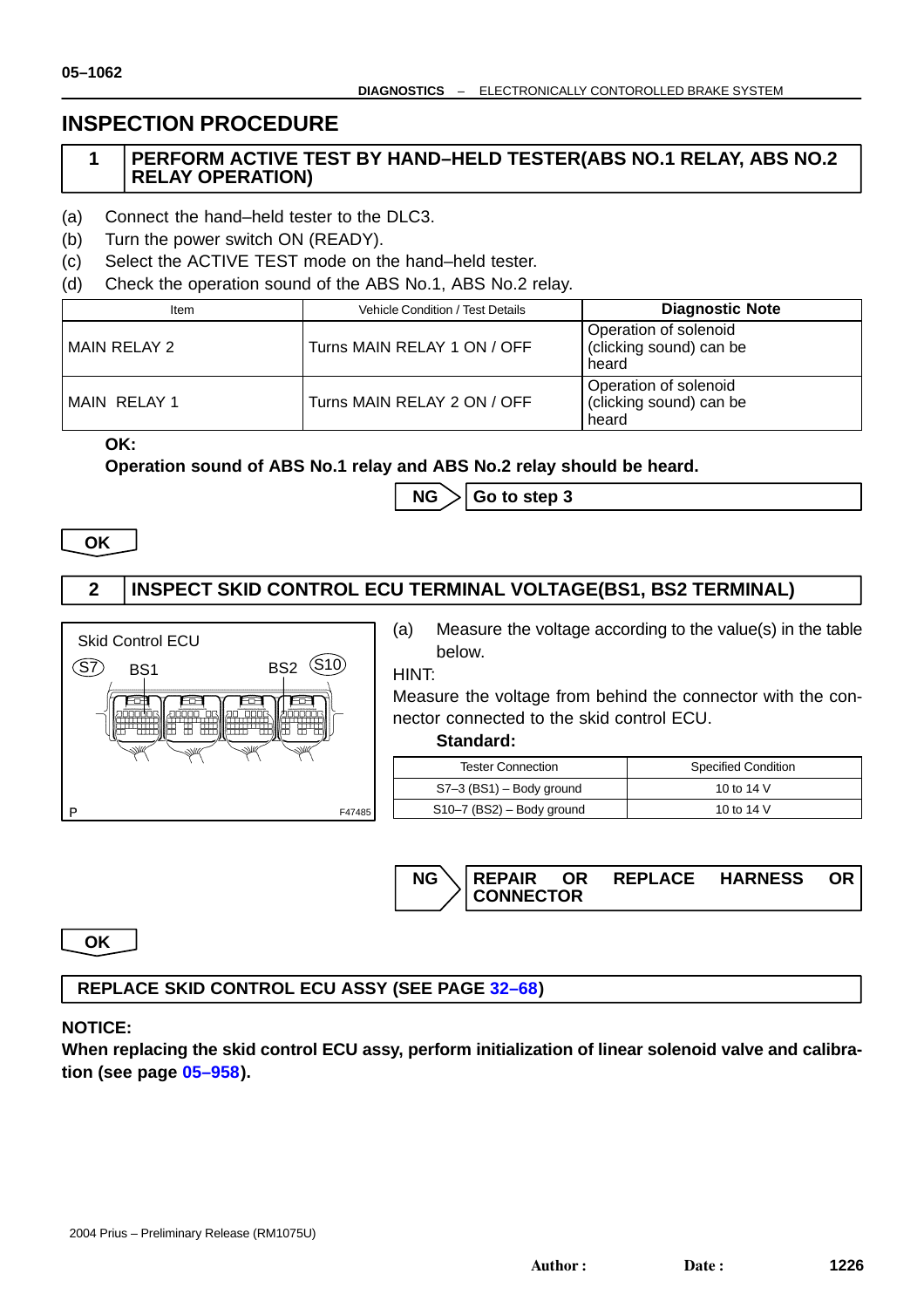# <span id="page-5-0"></span>**3 INSPECT FUSE (ABS MAIN 1, ABS MAIN 2 FUSE)**



- (a) Remove the ABS MAIN 1 and ABS MAIN 2 fuse.
- (b) Measure the resistance according to the value(s) in the table below.

### **Standard:**

| ABS MAIN 1 Fuse | Below 1 $\Omega$ (Continuity) |
|-----------------|-------------------------------|
| ABS MAIN 2 Fuse | Below 1 $\Omega$ (Continuity) |



**NG CHECK FOR SHORT IN ALL HARNESS AND CONNECTOR CONNECTED TO FUSE AND REPLACE FUSE**

**OK**

# **4 INSPECT ABS RELAY(ABS MAIN RELAY 1, ABS MAIN RELAY 2)**



- (a) Remove the ABS main relay 1 (ABS No.1 relay) and ABS main relay 2 (ABS No.2 relay).
- (b) Measure the resistance according to the value(s) in the table below.

### **Standard:**

| <b>Tester Connection</b> | <b>Specified Condition</b>              |
|--------------------------|-----------------------------------------|
| Terminal 1 - Terminal 2  | 100 $\Omega$                            |
| Terminal 3 - Terminal 5  | 10 k $\Omega$ or higher (No Continuity) |

- (c) Apply battery voltage between terminals 1 and 2.
- (d) Measure the resistance according to the value(s) in the table below.

#### **Standard:**

| Tester Connection       | <b>Specified Condition</b>    |
|-------------------------|-------------------------------|
| Terminal 3 – Terminal 5 | Below 1 $\Omega$ (Continuity) |

**NG > REPLACE ABS RELAY** 

**OK**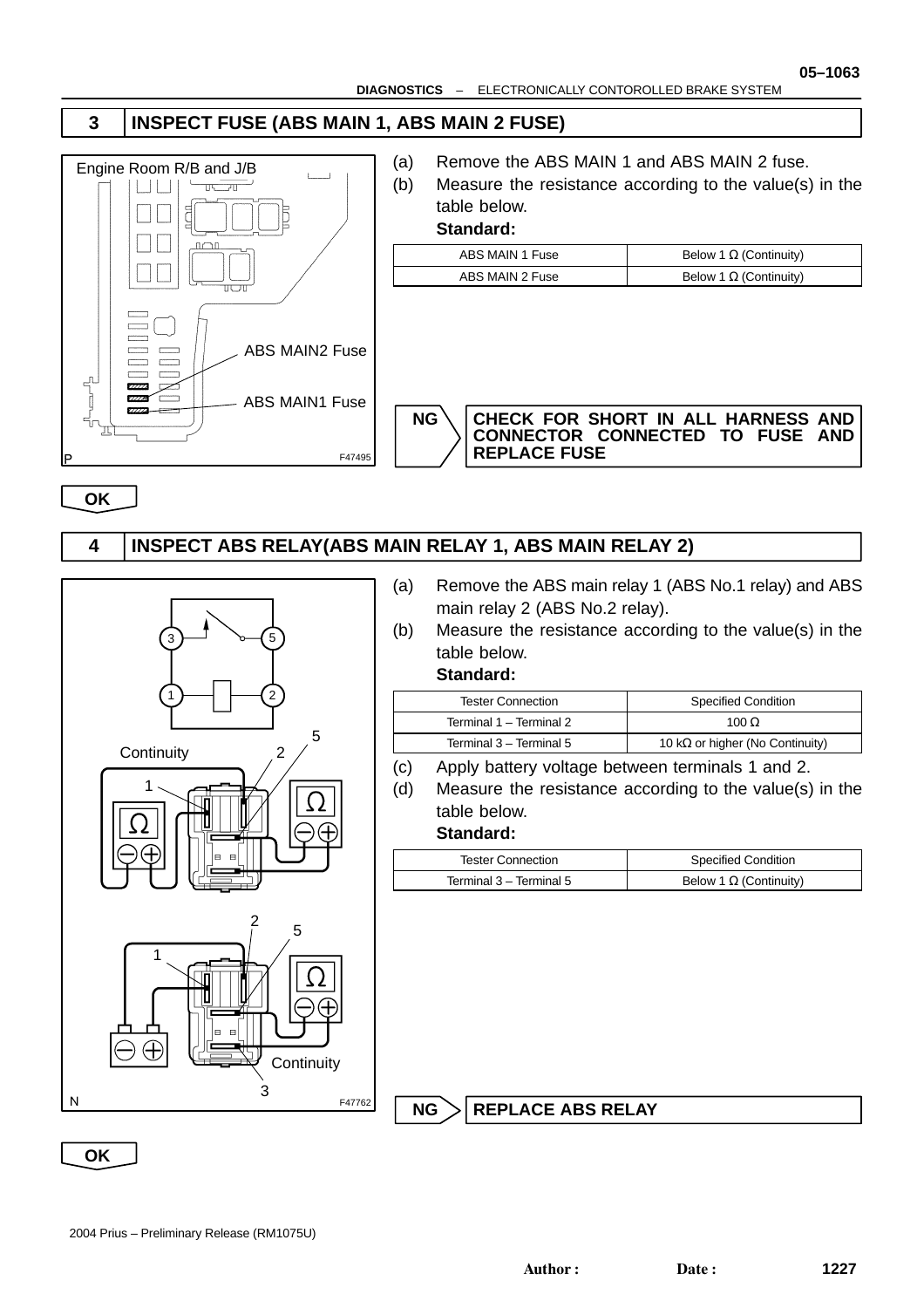# **5 INSPECT SKID CONTROL ECU TERMINAL VOLTAGE(+BI1, +BI2 TERMINAL)**



(a) Measure the voltage according to the value(s) in the table below.

HINT:

Measure the voltage from behind the connector with the connector connected to the skid control ECU.

#### **Standard:**

| <b>Tester Connection</b>    | <b>Specified Condition</b> |
|-----------------------------|----------------------------|
| $S8-3$ (+BI1) – Body ground | 10 to 14 V                 |
| $S9-5$ (+BI2) – Body ground | 10 to 14 V                 |



**OK**

### **6 INSPECT SKID CONTROL ECU TERMINAL VOLTAGE(+BO1, +BO2, R1+, R2+ TERMINAL)**



(a) Measure the voltage according to the value(s) in the table below.

#### HINT:

Measure the voltage from behind the connector with the connector connected to the skid control ECU.

#### **Standard:**

**CONNECTOR**

| NG<br><b>REPAIR</b><br>OR    | <b>HARNESS</b><br><b>REPLACE</b> |  |
|------------------------------|----------------------------------|--|
| $S10-17$ (R2+) - Body ground | 10 to 14 V                       |  |
| $S9-4$ (+BO2) – Body ground  | 10 to 14 V                       |  |
| $S8-5$ (+BO1) - Body ground  | 10 to 14 V                       |  |
| $S7-2(R1+)$ – Body ground    | 10 to 14 V                       |  |
| <b>Tester Connection</b>     | <b>Specified Condition</b>       |  |

**OK**